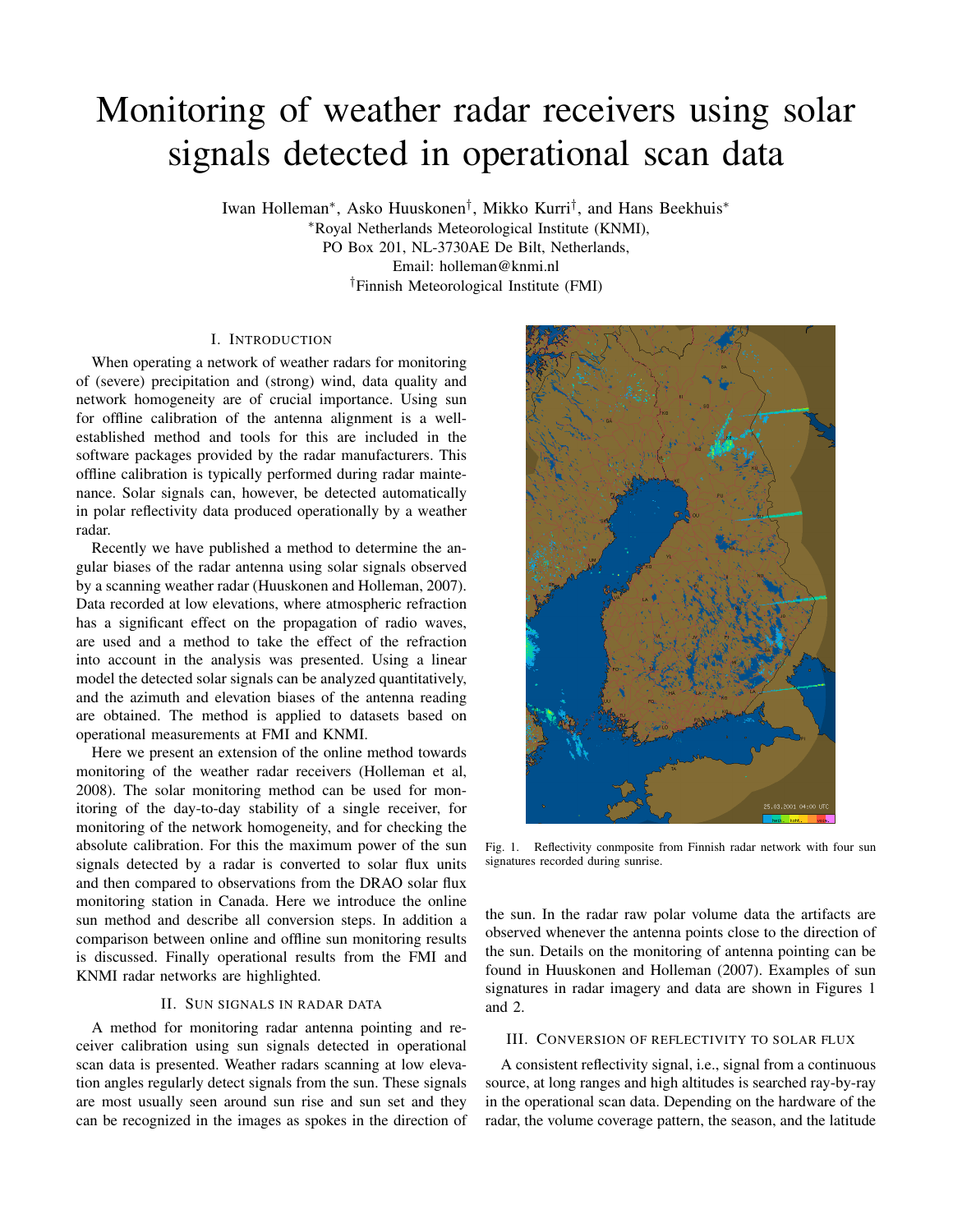

Fig. 2. Radar A-scope plot with uncorrected (top) and corrected (bottom) reflecitiy signals from the sun.

of the radar, several tens of sun signatures are typically found per day. The received solar spectral power at the antenna feed per MHz in dBm is calculated from reflectivity as function of range  $Z(r)$ :

$$
P_f = Z(r) - 20^{-10} \log r - 2ar - C_r + L_{RX} - 10^{-10} \log \Delta f
$$
 (1)

where  $C_r$  is the radar constant, a the one-way gaseous attenuation, and  $\Delta f$  the receiver bandwidth. The mean solar power  $\bar{P}_f$ , power standard deviation, elevation, azimuth, date, and (accurate,  $<$ 10 s) timestamp are stored for all rays where a sun signature is detected. Corrections for beamwidth and scanning losses and for attenuation must be made (See Figure 3).

#### IV. CORRECTION FOR ATMOSPHERIC REFRACTION

For the analysis of the solar signatures we have to know the position of the sun. The position of the sun, without the effect of refraction, is obtained from standard formulas. The radiation of the sun is, however, refracted during its propagation through the atmosphere due to change of the refractivity with altitude. We are using radar data collected at very low elevations and, therefore, the refraction has to be taken into account. Equations for atmospheric refraction of radio frequency waves consistent with 4/3 earth's radius model have been derived.

#### V. DAILY ANALYSIS OF SUN SIGNATURES

Figure 4 shows a scatter plot with the power and angular deviations for one month of sun signatures is shown. It is evident from the figure that the solar signals are scattered over roughly 1 deg in both elevation and azimuthal direction. The width in azimuth is slightly larger because the antenna scan in azimuth produces additional smoothing not present in the elevation. On a daily basis all detected sun signatures are analyzed by fitting the data to a linear model based on a twodimensional Gaussian. After the fitting the retrieved maximum power is converted to sun flux using effective antenna area and by correcting for single-polarization reception.



Fig. 3. The top frame shows the calculated correction for the beamwidth and the scanning losses as a function of the 3 dB width of the radar antenna. Curves for different ratios (0...1.5) of the azimuthal width of the processed rays and the 3 dB antenna beamwidth are shown.The bottom frame shows the calculated gaseous attenuation of the sun at radio frequency as a function of the apparent (solid) and true (dashed) elevation.

#### VI. COMPARISON OF ONLINE AND OFFLINE SOLAR FLUX

The sun flux retrieved from online scan data has been validated with offline sun pointing experiments on 22 January 2008 in De Bilt (Figure 5). The sun flux observed by the weather radar in De Bilt is somewhat below the DRAO reference and for Den Helder a larger bias is seen. The bias of De Bilt with respect to DRAO is −0.38 dB during this period and the standard deviation is only 0.14 dB. For Den Helder a bias of −0.93 dB and a standard deviation of 0.17 dB are obtained.

#### VII. EXAMPLE

Figure 6 shows an example how a gradual failure of radar components is seen in the daily sun flux data. The solar power is seen to diminish starting about 20 February 2008, and the number of sun hits also drops. The decrease in the power soon gets faster and on 4 March the recorded power is about 4 dB